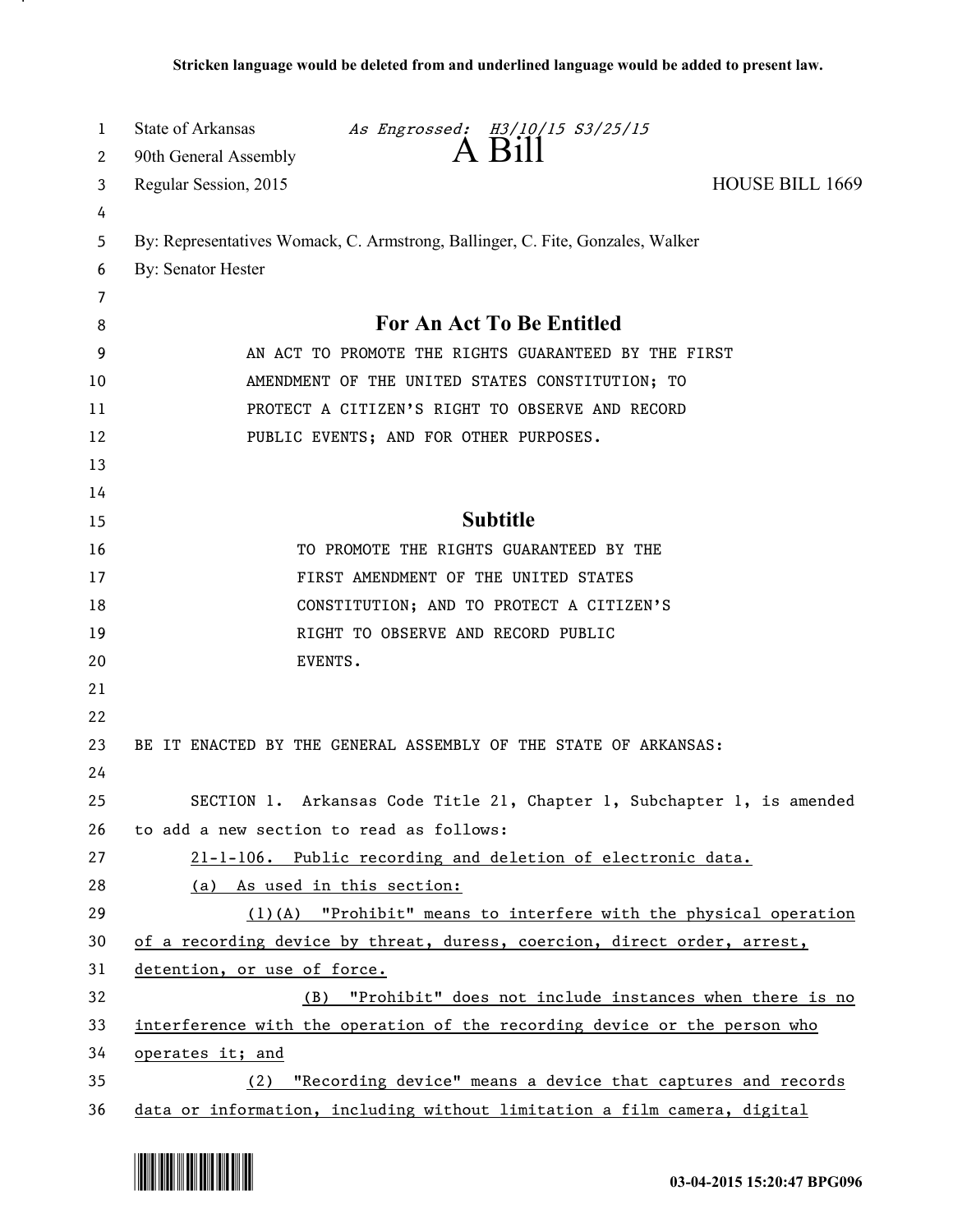## As Engrossed: H3/10/15 S3/25/15 HB1669

| $\mathbf{1}$ | camera, tape recorder, or electronic sound recorder.                          |
|--------------|-------------------------------------------------------------------------------|
| 2            | $(b)(1)$ A public officer or employee shall not:                              |
| 3            | (A) Prohibit a person from using a recording device                           |
| 4            | carried on or near the person in a place that is open to and accessible to    |
| 5            | the general public or any private property where the person is lawfully       |
| 6            | present unless the act of recording or the location of the recording person:  |
| 7            | (i) Presents a risk to the physical safety of anyone                          |
| 8            | present, not including the person making the recording;                       |
| 9            | (ii) Is inside a public drinking water treatment                              |
| 10           | facility and presents a risk to the public drinking water treatment facility; |
| 11           | (iii) Constitutes an element of a criminal offense;                           |
| 12           | (iv) Could reasonably be expected to lead to the                              |
| 13           | infringement of copyrighted material;                                         |
| 14           | (v) Appears to circumvent established procedures                              |
| 15           | that ordinarily require permission for or payment in exchange for the         |
| 16           | viewing, use, reproduction, or recordation of data or information; or         |
| 17           | (vi) Unreasonably obstructs or inhibits another                               |
| 18           | person's lawful presence or movement;                                         |
| 19           | Delete any electronic data or any other information<br>(B)                    |
| 20           | derived by recording from a recording device carried on or near the person    |
| 21           | against the wishes of the person possessing the recording device or otherwise |
| 22           | destroy information contained in the recording device unless the data are     |
| 23           | considered contraband; or                                                     |
| 24           | Seize or confiscate a recording device carried on or<br>(C)                   |
| 25           | near the person using the recording device unless the recording device        |
| 26           | appears to be involved in the commission of a crime or unless the seizure is  |
| 27           | otherwise justified by an exigent circumstance.                               |
| 28           | (2) If a person uses a recording device to intrude upon the                   |
| 29           | seclusion or solitude of another person or upon the other person's private    |
| 30           | affairs or concerns, this subsection does not apply if the intrusion:         |
| 31           | Violates a reasonable expectation of privacy; and<br>(A)                      |
| 32           | Would be highly offensive to a reasonable person.<br>(B)                      |
| 33           | $(c)(1)$ A violation of this section constitutes a waiving of the             |
| 34           | sovereign immunity of the state.                                              |
| 35           | (2) A public officer or employee who violates this section may                |
| 36           | only be sued in his or her official capacity.                                 |